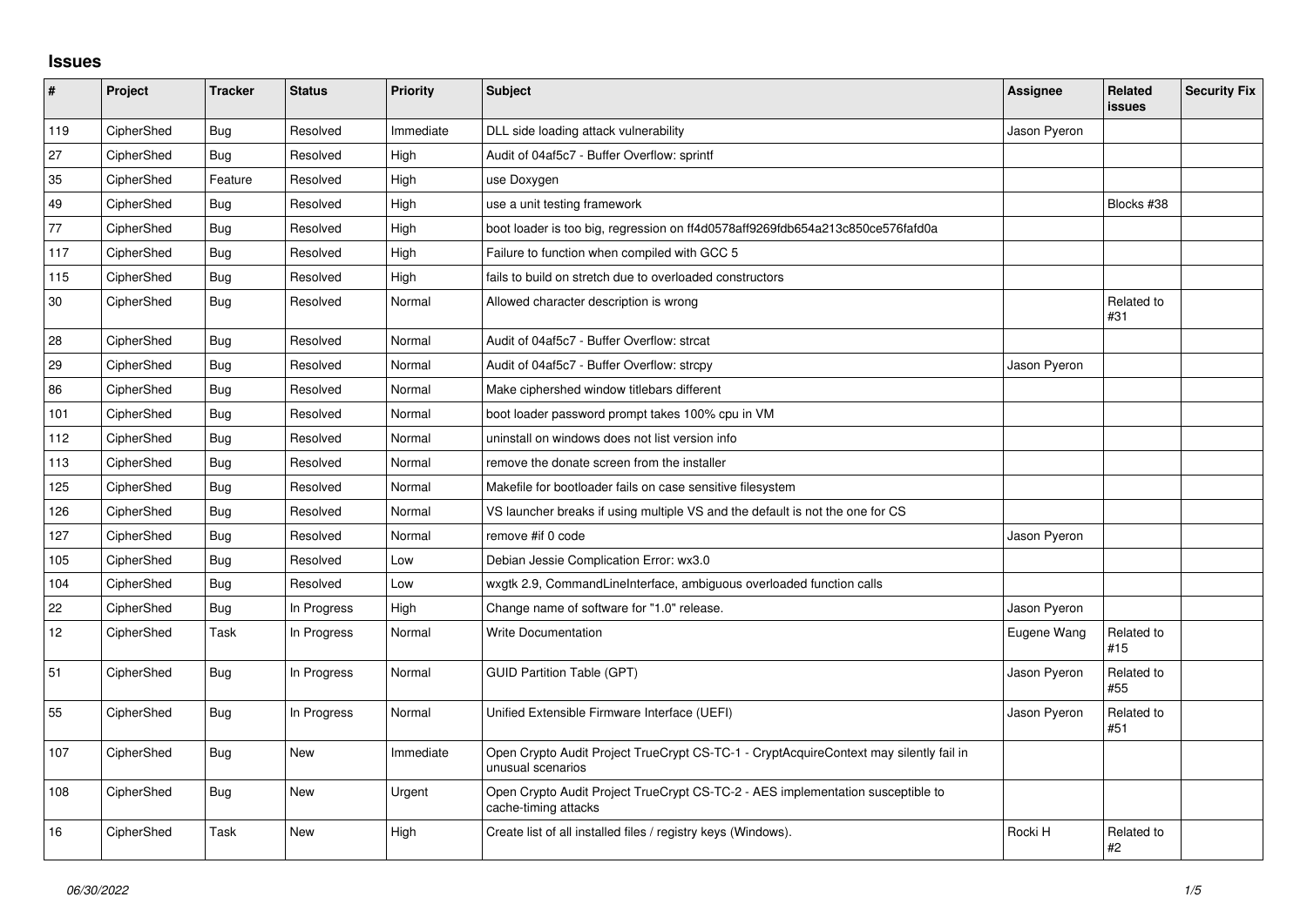| #                         | Project    | <b>Tracker</b> | <b>Status</b> | <b>Priority</b> | Subject                                                                                                                                    | <b>Assignee</b>             | Related<br><b>issues</b>                                  | <b>Security Fix</b> |
|---------------------------|------------|----------------|---------------|-----------------|--------------------------------------------------------------------------------------------------------------------------------------------|-----------------------------|-----------------------------------------------------------|---------------------|
| 21                        | CipherShed | <b>Bug</b>     | <b>New</b>    | High            | Method of mounting may be exploited                                                                                                        |                             |                                                           |                     |
| 37                        | CipherShed | <b>Bug</b>     | <b>New</b>    | High            | Open Crypto Audit Project issues                                                                                                           |                             |                                                           |                     |
| 38                        | CipherShed | <b>Bug</b>     | New           | High            | Weak Volume Header key derivation algorithm                                                                                                |                             | Blocked by<br>#49                                         |                     |
| 39                        | CipherShed | <b>Bug</b>     | <b>New</b>    | High            | Sensitive information might be paged out from kernel stacks                                                                                |                             |                                                           |                     |
| 40                        | CipherShed | Bug            | New           | High            | Multiple issues in the bootloader decompressor                                                                                             |                             |                                                           |                     |
| 41                        | CipherShed | <b>Bug</b>     | New           | High            | Windows kernel driver uses memset() to clear sensitive data                                                                                |                             |                                                           |                     |
| 42                        | CipherShed | <b>Bug</b>     | <b>New</b>    | High            | TC_IOCTL_GET_SYSTEM_DRIVE_DUMP_CONFIG kernel pointer disclosure                                                                            |                             |                                                           |                     |
| 43                        | CipherShed | Bug            | <b>New</b>    | High            | IOCTL_DISK_VERIFY integer overflow                                                                                                         |                             |                                                           |                     |
| 44                        | CipherShed | Bug            | <b>New</b>    | High            | TC_IOCTL_OPEN_TEST multiple issues                                                                                                         |                             |                                                           |                     |
| 45                        | CipherShed | Bug            | New           | High            | MainThreadProc() integer overflow                                                                                                          |                             |                                                           |                     |
| 46                        | CipherShed | <b>Bug</b>     | <b>New</b>    | High            | MountVolume() device check bypass                                                                                                          |                             |                                                           |                     |
| 47                        | CipherShed | <b>Bug</b>     | New           | High            | GetWipePassCount() / WipeBuffer() can cause BSOD                                                                                           |                             |                                                           |                     |
| 48                        | CipherShed | Bug            | <b>New</b>    | High            | EncryptDataUnits() lacks error handling                                                                                                    |                             |                                                           |                     |
| 71                        | CipherShed | Bug            | <b>New</b>    | High            | passwords using non-ascii                                                                                                                  |                             |                                                           |                     |
| 94                        | CipherShed | Bug            | New           | High            | CipherShed Volume Creation Wizard: Encryption of Host Protected Area":"Encryption of Host<br>Protected Area" class #32770 not initialized? |                             |                                                           |                     |
| 109                       | CipherShed | <b>Bug</b>     | <b>New</b>    | High            | Open Crypto Audit Project TrueCrypt CS-TC-3 - Keyfile mixing is not cryptographically sound                                                |                             |                                                           |                     |
| 110                       | CipherShed | Bug            | New           | High            | Open Crypto Audit Project TrueCrypt CS-TC-4 - Unauthenticated ciphertext in volume<br>headers                                              |                             |                                                           |                     |
| $\mathbf{1}$              | CipherShed | Task           | <b>New</b>    | Normal          | Detailed review of Windows constant strings                                                                                                | Paweł<br>Zegartowski        | Related to<br>#2                                          |                     |
| $\sqrt{2}$                | CipherShed | Task           | <b>New</b>    | Normal          | Upgrade installer to uninstall TrueCrypt                                                                                                   |                             | Related to<br>#1, Related<br>to #13.<br>Related to<br>#16 |                     |
| $\ensuremath{\mathsf{3}}$ | CipherShed | Task           | <b>New</b>    | Normal          | Finish initial bitmaps and icons                                                                                                           |                             |                                                           |                     |
| $\overline{4}$            | CipherShed | Task           | <b>New</b>    | Normal          | Get Windows executable signing key                                                                                                         | <b>Bill Cox</b>             |                                                           |                     |
| $\sqrt{5}$                | CipherShed | Task           | New           | Normal          | Linux build, installer, VM                                                                                                                 | <b>Kyle Marek</b>           | Related to<br>#50                                         |                     |
| $\,6\,$                   | CipherShed | Task           | New           | Normal          | Windows build, installer, VM                                                                                                               | <b>Bill Cox</b>             |                                                           |                     |
| $\overline{7}$            | CipherShed | Task           | New           | Normal          | Mac build, installer, VM                                                                                                                   | Jason Pyeron                |                                                           |                     |
| 8                         | CipherShed | Task           | New           | Normal          | Get graphics artist to work on artwork, icons                                                                                              |                             |                                                           |                     |
| $\boldsymbol{9}$          | CipherShed | Task           | New           | Normal          | Create check-list of features to be tested                                                                                                 | Pier-Luc Caron<br>St-Pierre |                                                           |                     |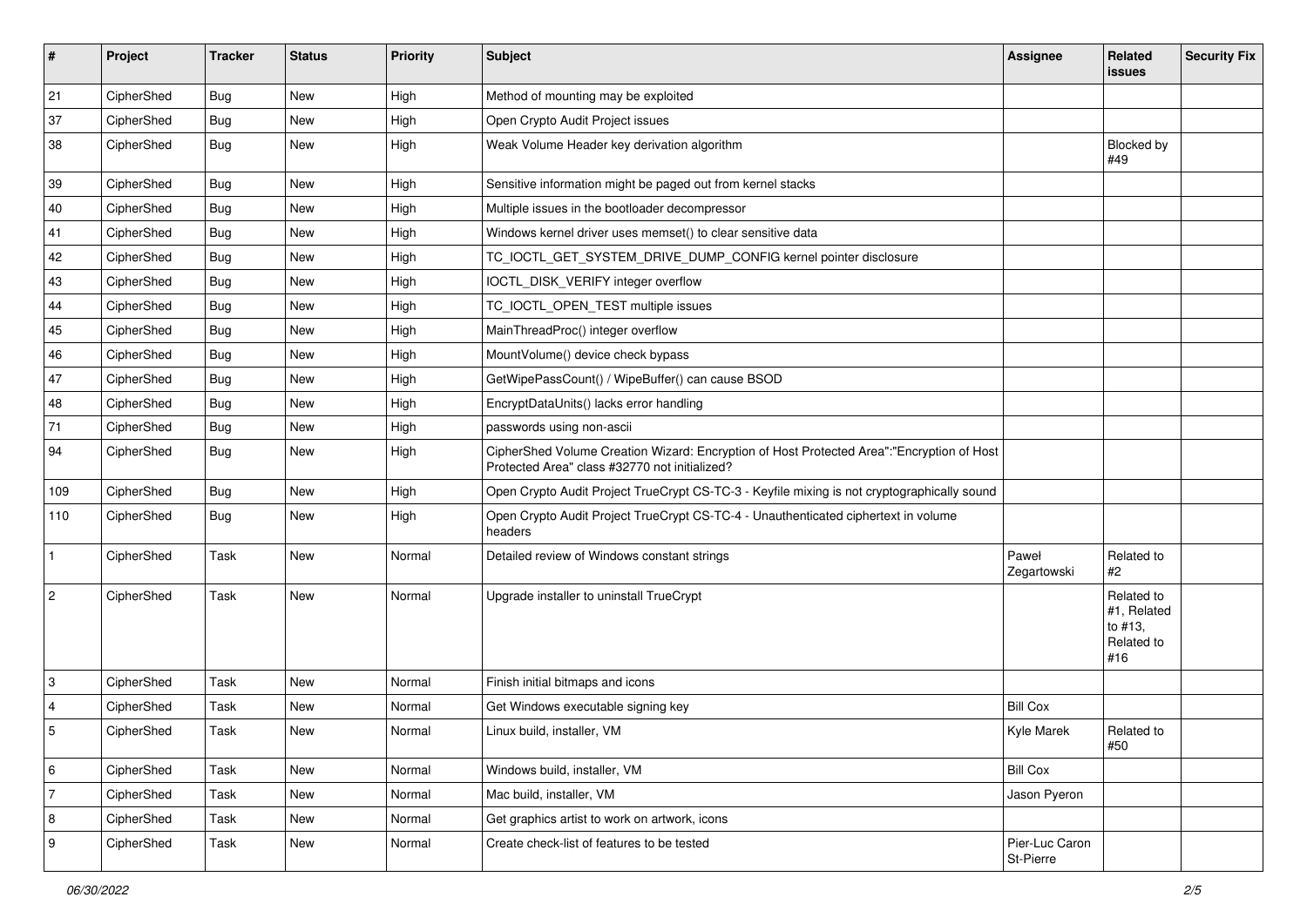| #    | Project    | <b>Tracker</b> | <b>Status</b> | <b>Priority</b> | <b>Subject</b>                                                 | Assignee     | Related<br>issues | Security Fix |
|------|------------|----------------|---------------|-----------------|----------------------------------------------------------------|--------------|-------------------|--------------|
| 13   | CipherShed | Task           | New           | Normal          | List of all version numbers                                    | Rocki H      | Related to<br>#2  |              |
| 14   | CipherShed | <b>Bug</b>     | New           | Normal          | Fixes urls in ui (/applink? links)                             |              | Related to<br>#25 |              |
| 15   | CipherShed | Task           | New           | Normal          | Create Gnu Info page                                           | Eugene Wang  | Related to<br>#12 |              |
| $17$ | CipherShed | Task           | New           | Normal          | Create debian packaging                                        |              |                   |              |
| 18   | CipherShed | Task           | New           | Normal          | Create rpm packaging                                           |              |                   |              |
| $19$ | CipherShed | Task           | New           | Normal          | Create pkgbuild for arch                                       |              |                   |              |
| 20   | CipherShed | Task           | New           | Normal          | Create dmg for os x                                            |              |                   |              |
| 24   | CipherShed | Task           | New           | Normal          | Add Windows 8 / Server 2012                                    | Rocki H      |                   |              |
| 25   | CipherShed | Task           | New           | Normal          | Broken applinks                                                |              | Related to<br>#14 |              |
| 26   | CipherShed | <b>Bug</b>     | New           | Normal          | Large External Drive Support on Mac (>512byte sector size)     |              |                   |              |
| 23   | CipherShed | <b>Bug</b>     | New           | Normal          | Windows 8 / 8.1 Fast Startup                                   | Rocki H      |                   |              |
| 31   | CipherShed | <b>Bug</b>     | New           | Normal          | there is duplicate code for password character checking        | Jason Pyeron | Related to<br>#30 |              |
| 32   | CipherShed | Feature        | New           | Normal          | truecrypt.ch ideas thread                                      |              |                   |              |
| 33   | CipherShed | Feature        | New           | Normal          | windows comamnd line volume creation                           |              |                   |              |
| 34   | CipherShed | Feature        | New           | Normal          | windows mount point support                                    |              | Related to<br>#60 |              |
| 36   | CipherShed | Feature        | New           | Normal          | support multiple actors to open an encrypted volume            |              |                   |              |
| 50   | CipherShed | Feature        | New           | Normal          | Linux FDE                                                      |              | Related to<br>#5  |              |
| 57   | CipherShed | Feature        | New           | Normal          | Skein support                                                  |              |                   |              |
| 60   | CipherShed | Feature        | New           | Normal          | Enhanced UX - shell extension for container management         |              | Related to<br>#34 |              |
| 61   | CipherShed | Feature        | New           | Normal          | optionally support TPM                                         |              |                   |              |
| 62   | CipherShed | Feature        | New           | Normal          | Administrative Configuration for Enterprise IT                 |              |                   |              |
| 63   | CipherShed | Bug            | New           | Normal          | 64 bit gui on 64 bit systems                                   |              | Related to<br>#65 |              |
| 64   | CipherShed | Task           | New           | Normal          | Rewrite or remove LongReverse in Common/Dlgcode.c              |              |                   |              |
| 65   | CipherShed | Feature        | New           | Normal          | pure 64 bit version for windows                                |              | Related to<br>#63 |              |
| 66   | CipherShed | Feature        | New           | Normal          | provide robust API for usermode interaction with kernel driver |              |                   |              |
| 67   | CipherShed | Feature        | New           | Normal          | print a backup                                                 |              |                   |              |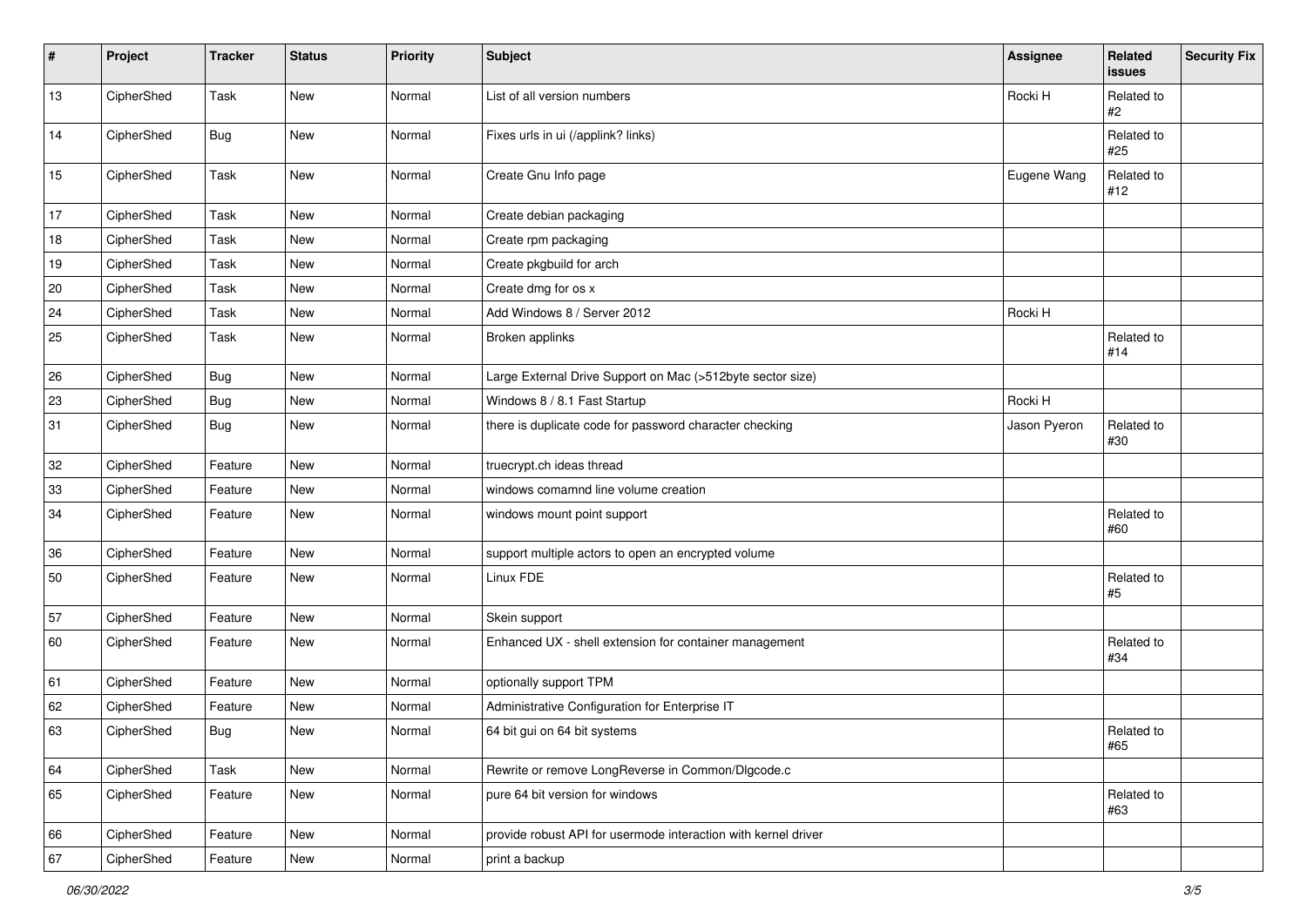| $\pmb{\#}$ | Project    | <b>Tracker</b> | <b>Status</b> | <b>Priority</b> | Subject                                                                                                  | Assignee      | Related<br>issues | <b>Security Fix</b> |
|------------|------------|----------------|---------------|-----------------|----------------------------------------------------------------------------------------------------------|---------------|-------------------|---------------------|
| 70         | CipherShed | Feature        | <b>New</b>    | Normal          | track git info in build                                                                                  |               |                   |                     |
| 72         | CipherShed | Bug            | New           | Normal          | The installation fails, but a message (from windows?) says it succeeds and asks if you want<br>to reboot |               |                   |                     |
| 73         | CipherShed | Bug            | <b>New</b>    | Normal          | Truecrypt icon showing in taskbar                                                                        |               |                   |                     |
| 74         | CipherShed | Bug            | New           | Normal          | Hardcoded Build date in Help->About window                                                               |               |                   |                     |
| 76         | CipherShed | Bug            | New           | Normal          | MakeSelfExtractingPackage used in CI cannot have dialog boxes                                            |               |                   |                     |
| 78         | CipherShed | Bug            | New           | Normal          | update the ciphershed.org website, automatically                                                         |               |                   |                     |
| 81         | CipherShed | Feature        | New           | Normal          | Decrypt System drive via commandline                                                                     |               |                   |                     |
| 82         | CipherShed | Feature        | <b>New</b>    | Normal          | add sparse file detection to non-windows versions                                                        |               |                   |                     |
| 83         | CipherShed | Bug            | New           | Normal          | deduplicate file names                                                                                   |               |                   |                     |
| 84         | CipherShed | Bug            | New           | Normal          | wcsncpy is subject to buffer overflow                                                                    |               |                   |                     |
| 85         | CipherShed | Bug            | New           | Normal          | Digcode.c is 9917 lines long, split it up                                                                |               |                   |                     |
| 88         | CipherShed | Bug            | <b>New</b>    | Normal          | smart card support for containers                                                                        |               |                   |                     |
| 89         | CipherShed | Feature        | <b>New</b>    | Normal          | Support the Common Criteria Collaborative Protection Profile for Full Disk Encryption                    |               |                   |                     |
| 90         | CipherShed | Feature        | New           | Normal          | cipher setting preference file                                                                           |               |                   |                     |
| 91         | CipherShed | Feature        | New           | Normal          | use linked libraries in kernel driver to isolate logical units and later support plugins                 |               |                   |                     |
| 92         | CipherShed | Feature        | New           | Normal          | allow change of cipher/key on encrypted container without decrypting                                     |               |                   |                     |
| 93         | CipherShed | Feature        | New           | Normal          | support "quick" encrypt for new media (especially flash/SSD)                                             |               |                   |                     |
| 95         | CipherShed | Bug            | <b>New</b>    | Normal          | Platform/SystemException.h and Common/Exception.h define the same class/struct                           |               |                   |                     |
| 96         | CipherShed | Feature        | New           | Normal          | installer to incorporate a post-installation quick-start wizard                                          |               |                   |                     |
| 97         | CipherShed | Feature        | New           | Normal          | Suggestion 1 - Do not use unknown terminology                                                            | Niklas Lemcke |                   |                     |
| 98         | CipherShed | Feature        | New           | Normal          | Suggestion 2 - Do not misuse native UI controls                                                          | Niklas Lemcke |                   |                     |
| 102        | CipherShed | Feature        | New           | Normal          | support for serial console in bootloader                                                                 |               |                   |                     |
| 111        | CipherShed | Bug            | New           | Normal          | ui does not show free drives below c: e.g. A: or B:                                                      | Niklas Lemcke |                   |                     |
| 116        | CipherShed | Bug            | New           | Normal          | create an option for private/global volume mounting                                                      |               |                   |                     |
| 99         | CipherShed | Feature        | New           | Normal          | Suggestion 3-Separate required and optional input parameters                                             |               |                   |                     |
| 100        | CipherShed | Feature        | New           | Normal          | Suggestion 4-Display the consequences of an action immediately (Immediacy of<br>consequences)            |               |                   |                     |
| 118        | CipherShed | <b>Bug</b>     | New           | Normal          | upgrading truecrpyt fails if truecrypt is pinned to the taskbar                                          |               |                   |                     |
| 121        | CipherShed | Feature        | New           | Normal          | Support "not" burning CD on encrypting disk operation                                                    |               | Related to<br>#68 |                     |
| 122        | CipherShed | Feature        | New           | Normal          | support key escrow                                                                                       |               | Related to<br>#68 |                     |
| 124        | CipherShed | Feature        | New           | Normal          | investigate switch to FUDforum from phpBB                                                                |               |                   |                     |